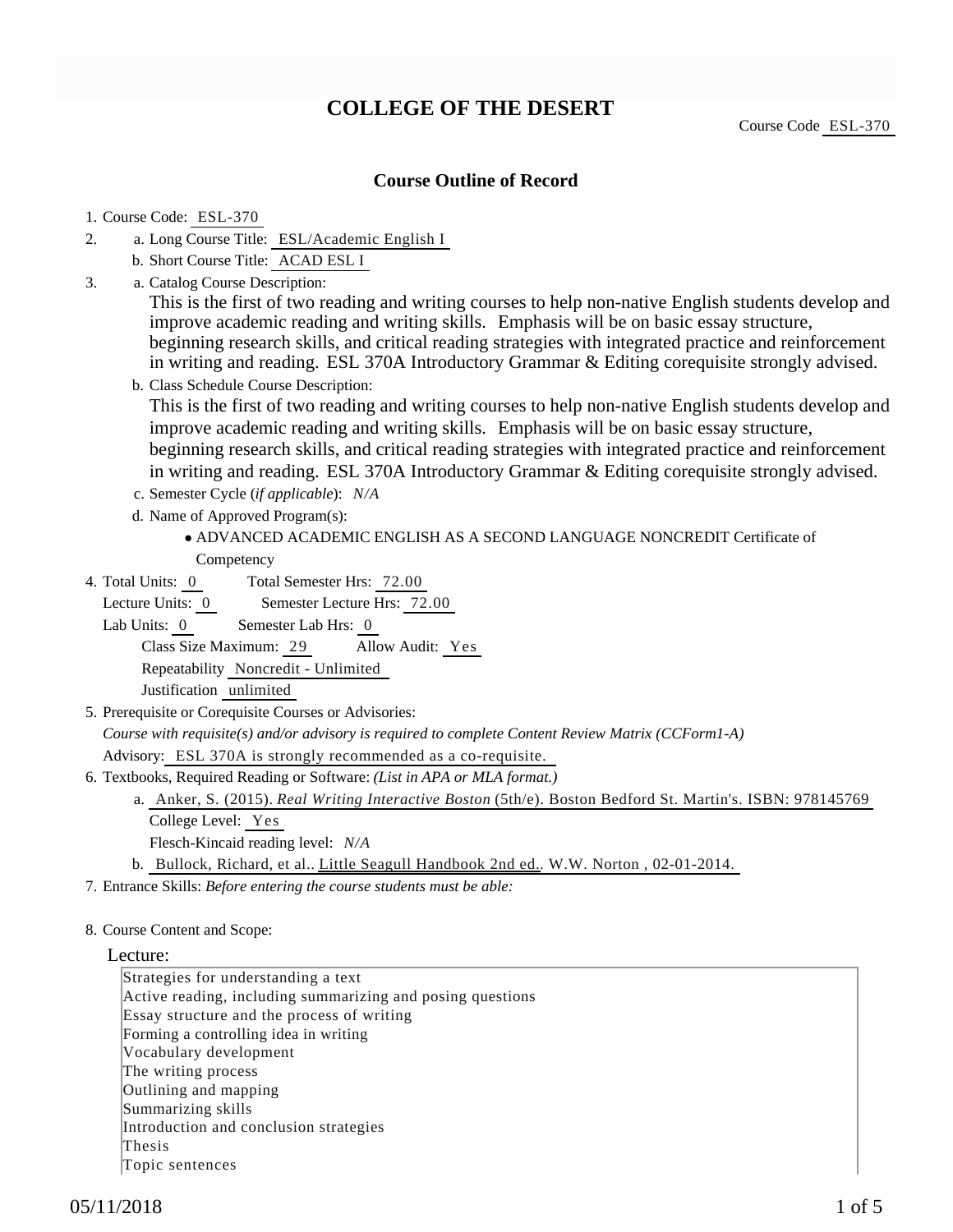# ESL 370-ESL/Academic English I

Support Transitions Reading-Writing connections

Lab: *(if the "Lab Hours" is greater than zero this is required)*

### 9. Course Student Learning Outcomes:

1.

Apply skills learned in class to read articles critically and summarize them.

### 2.

Demonstrate competency in the writing process of prewriting, drafting, revising and editing on one's own and with peers.

### 3.

Recognize and use patterns of organization to effectively produce unified coherent essays.

4.

Recognize errors in sentence structure, grammar, spelling, and capitalization and correct errors using skills learned in class.

10. Course Objectives: Upon completion of this course, students will be able to:

### a. Summarize readings;

- b. Read and identify main ideas and supporting details in readings of 1-5 pages long;
- c. Recognize and explain patterns of idea development;
- d. Recognize the role of voice and audience;
- e. Demonstrate annotation skills for improving understanding of a text;
- f. Demonstrate the ability to use a writing handbook as a reference tool;
- g. Develop and expand vocabulary;
- h. Demonstrate fluency in word classification and purpose;
- i. Identify and employ prewriting activities;
- j. Demonstrate the ability to generate, develop and organize ideas into a cohesive essay using multiple paragraphs;
- k. Identify and employ transitions and connectors to show unity between ideas;
- l. Construct sentences that demonstrate variety and effective word choice, using mostly college level diction;

m. Demonstrate through the writing process the ability to apply standard rules of grammar, punctuation and spelling in academic writing;

n. Improve editing and revision strategies through individual and peer review activities;

o. Demonstrate the ability to produce several drafts of essays through a series of revisions using a computer;

p. Demonstrate the ability to recognize an introduction to basic concepts of research and documentation strategies [in-text quote; basic MLA citations—book, interview];

- q. Demonstrate beginning competence in basic business writing [letter, resume, email etiquette];
- r. Demonstrate the ability to understand the differences between writing as a process and in-class timed writing.
- 11. Methods of Instruction: *(Integration: Elements should validate parallel course outline elements)* 
	- a. Demonstration, Repetition/Practice
	- b. Discussion
	- c. Distance Education
	- d. Individualized Study
	- e. Journal
	- f. Lecture
	- g. Participation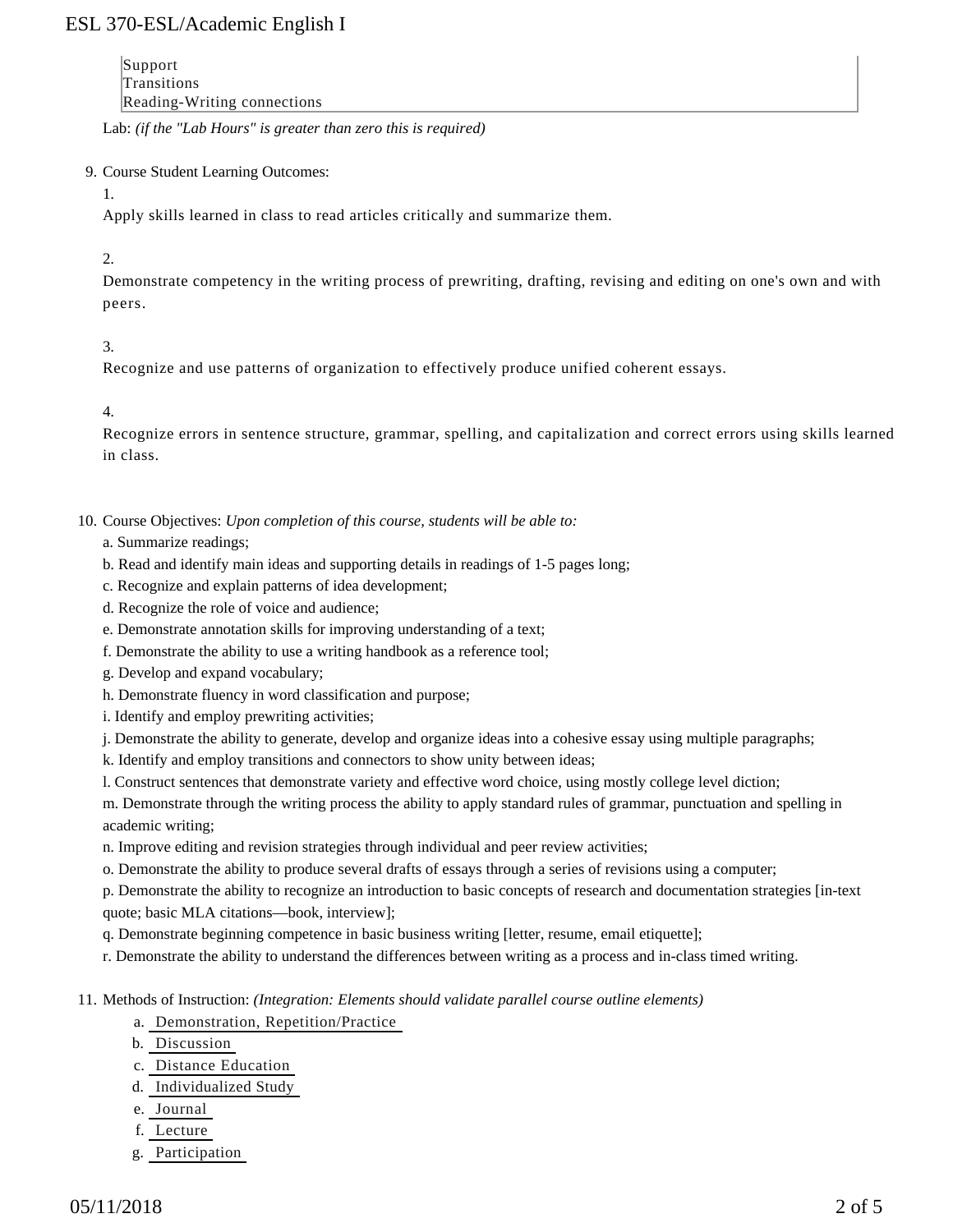# ESL 370-ESL/Academic English I

### h. Technology-based instruction

12. Assignments: (List samples of specific activities/assignments students are expected to complete both in and outside of class.) In Class Hours: 72.00

Outside Class Hours: 144.00

|                             | a. In-class Assignments |  |  |  |
|-----------------------------|-------------------------|--|--|--|
|                             | Journals                |  |  |  |
|                             | Paragraphs              |  |  |  |
|                             | Essays                  |  |  |  |
|                             | Summaries               |  |  |  |
|                             | Responses               |  |  |  |
|                             | Exams                   |  |  |  |
|                             | Quizzes                 |  |  |  |
|                             | Group Discussion        |  |  |  |
| b. Out-of-class Assignments |                         |  |  |  |
|                             | Journals                |  |  |  |
|                             | Paragraphs              |  |  |  |
|                             | Essays                  |  |  |  |
|                             | Summaries               |  |  |  |
|                             | Responses               |  |  |  |

13. Methods of Evaluating Student Progress: The student will demonstrate proficiency by:

- College level or pre-collegiate essays
- Written homework
- Guided/unguided journals
- Portfolios
- Presentations/student demonstration observations
- Group activity participation/observation
- Self/peer assessment and portfolio evaluation
- Mid-term and final evaluations
- Student participation/contribution
- Student preparation

14. Methods of Evaluating: Additional Assessment Information:

15. Need/Purpose/Rationale -- All courses must meet one or more CCC missions.

PO-GE C4.a - Language & Rationality (English Composition)

Communicate in many different situations, involving diverse people and viewpoints.

Listen and analyze the substance of others' comments.

Summarize and analyze fiction and nonfiction.

Recognize public presentation of oral and written work as a process subject to brainstorming, organizing,

drafting, and revising.

IO - Critical Thinking and Communication

 Compose and present structured texts in a variety of oral and written forms according to purpose, audience, and occasion with implementation of thesis, supporting details and idea development.

Apply standard conventions in grammar, mechanics, usage and punctuation.

Appreciate diversity as it is expressed in multiple disciplines and across various cultures through reading,

speaking and writing.

#### 16. Comparable Transfer Course